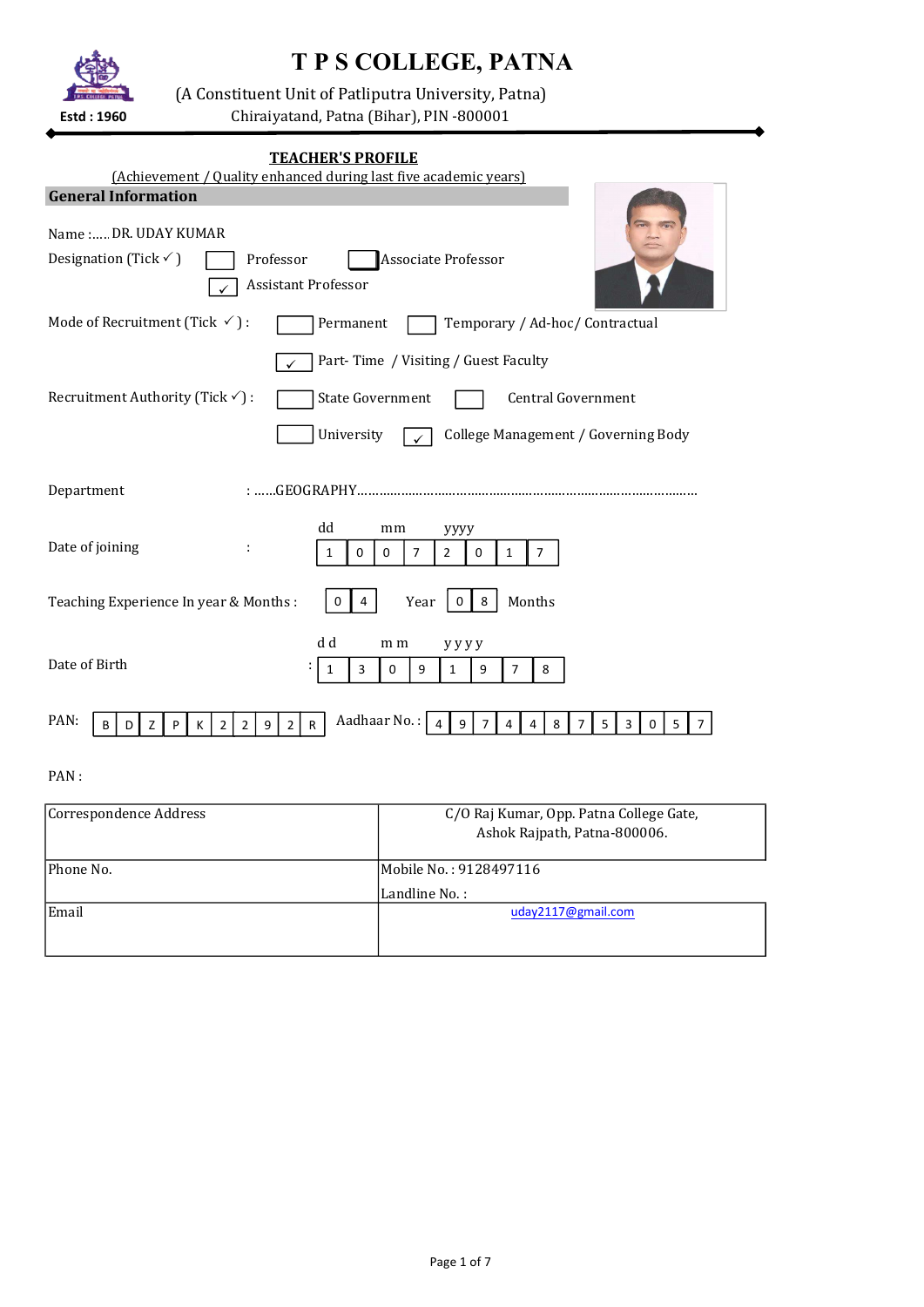### Educational Qualification & Achievements (In chronological order from Latest to Graduation level )

| Sl. No.      | Exam.<br>Passed | Year | University       | Hons / Electived<br>Sub / Title of the<br>Thesis                                                                    | State from where<br>degree completed | % Achieved | Div. /<br>Class |
|--------------|-----------------|------|------------------|---------------------------------------------------------------------------------------------------------------------|--------------------------------------|------------|-----------------|
| $\mathbf{1}$ | Ph. D.          | 2021 | Patna University | "Urban Growth<br>and Changes in<br>Residential Pattern<br>in<br>Patna since 1971:<br>A Study in Urban<br>Geography" | <b>BIHAR</b>                         |            |                 |
| 2            | M.A.            | 2009 | BNMU, Madhepura  | <b>GEOGRAPHY</b>                                                                                                    | <b>BIHAR</b>                         | 65.69      | $1st$ .         |
| 3            | B.A.            | 2004 | Delhi University | GEOGRAPHY(Hons.)                                                                                                    | New Delhi                            | 60         | $1st$ .         |
|              |                 |      |                  |                                                                                                                     |                                      |            |                 |
|              |                 |      |                  |                                                                                                                     |                                      |            |                 |

| <b>Oualified</b>                         | <b>NET</b> | SLET | <b>NONE</b>            |                |  |  |
|------------------------------------------|------------|------|------------------------|----------------|--|--|
| Whether you are recognized Ph.D. Guide : |            |      | Yes $\vert \checkmark$ | N <sub>0</sub> |  |  |

(If Yes attach recognition letter )

#### Total Number of Ph.D. Scholars Produced during last five academic years:

| Sl.No. | Name of Ph. D.<br>Scholar | Name of the Dept. | $\vert$ Title of the Thesis $\vert$ Reg. Of | Year of<br>the<br>Scholar | Year of<br>award of<br>Ph.D | University |
|--------|---------------------------|-------------------|---------------------------------------------|---------------------------|-----------------------------|------------|
|        |                           |                   |                                             |                           |                             |            |
|        |                           |                   |                                             |                           |                             |            |
|        |                           |                   |                                             |                           |                             |            |
|        |                           |                   |                                             |                           |                             |            |
|        |                           |                   |                                             |                           |                             |            |

 $\overline{0}$ 

(Attach the copy of the university notification regarding award of Ph.D.)

| Do you use ICT for effective teaching with Learning Management System (LMS), e-Learning resources etc? |  |                              |  |
|--------------------------------------------------------------------------------------------------------|--|------------------------------|--|
|                                                                                                        |  | Yes $\sqrt{ }$ No $\sqrt{ }$ |  |

#### Number of Research  $\vert$  No  $\vert$  published in Journals notified on UGC website during last five academic years :

| SI. No. | Title of Paper | Name of the author<br>/s | Name of<br>the<br>journal | Year of Publication | ISBN/ISSN<br>Number | Online Link |
|---------|----------------|--------------------------|---------------------------|---------------------|---------------------|-------------|
|         |                |                          |                           |                     |                     |             |
|         |                |                          |                           |                     |                     |             |
|         |                |                          |                           |                     |                     |             |
|         |                |                          |                           |                     |                     |             |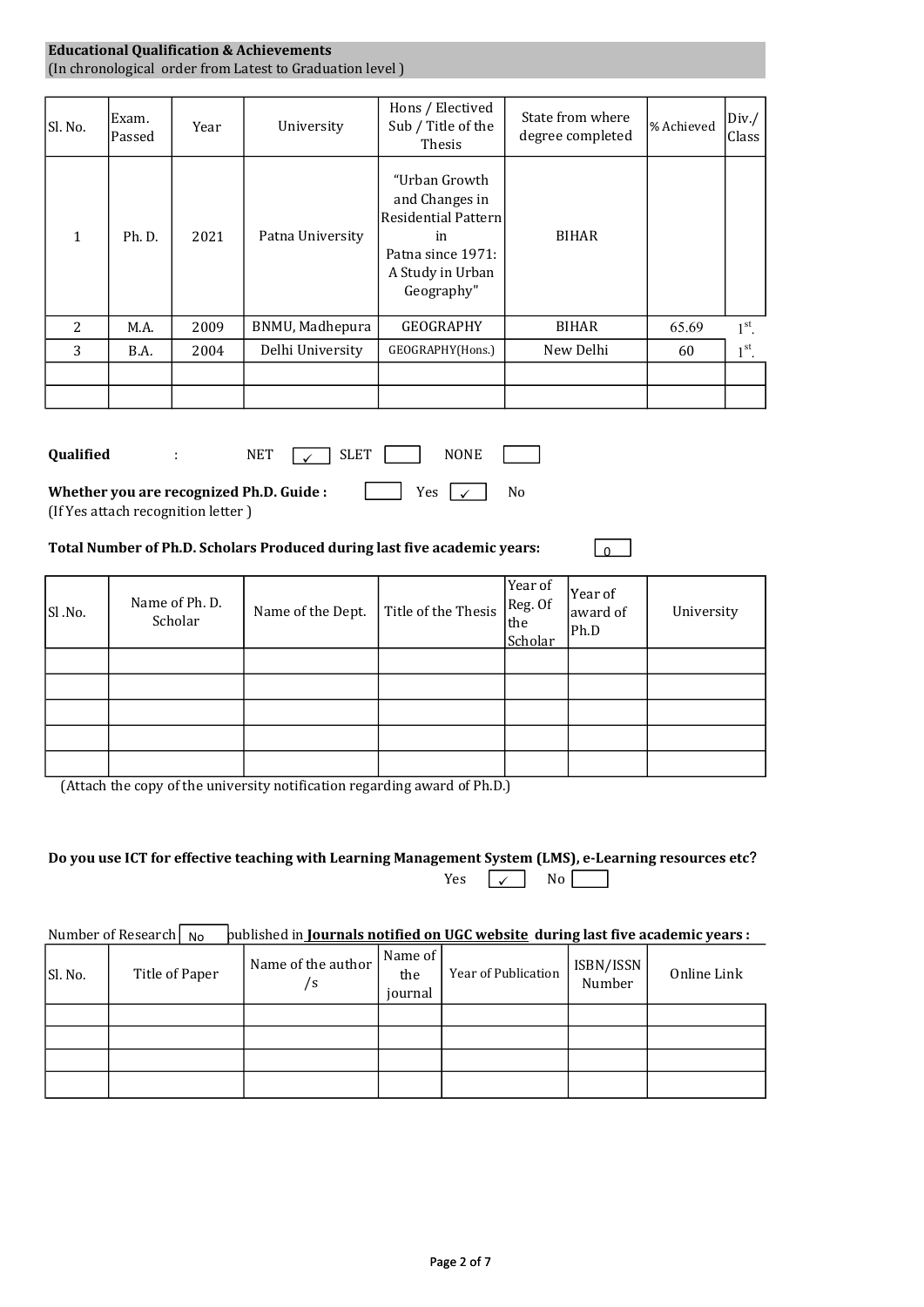## Grants received for Research Projects sponsored by the Govt./Non- Government sources such as UGC/ Industry, Corporate Hausenberg Little Bodies Bodies (Chairs during last five academic Years:

| Sl.No. | Name of the                  | Yours role Dep. Of |    | Year of           | Name of Funds | Duration of Status of            |         |
|--------|------------------------------|--------------------|----|-------------------|---------------|----------------------------------|---------|
|        | Research Project /           | lin the            | PI | Award/            | Funding       | Provided the project the project |         |
|        | Endowments Chairs project as |                    |    | Sanction   Agency |               |                                  | on date |
|        |                              | PI or Co-          |    |                   |               |                                  |         |
|        |                              | Investigat         |    |                   |               |                                  |         |
|        |                              | or                 |    |                   |               |                                  |         |
|        |                              |                    |    |                   |               |                                  |         |
|        |                              |                    |    |                   |               |                                  |         |
|        |                              |                    |    |                   |               |                                  |         |
|        |                              |                    |    |                   |               |                                  |         |
|        |                              |                    |    |                   |               |                                  |         |

## Number of Books Authored & Published during last five academic years :

| Sl. No. | Title of the Book | Year of Publication | <b>ISBN</b> | Name & Place of the Publisher |
|---------|-------------------|---------------------|-------------|-------------------------------|
|         |                   |                     |             |                               |
|         |                   |                     |             |                               |
|         |                   |                     |             |                               |
|         |                   |                     |             |                               |

## Number of Chapters Published in Edited Volume of the Books during last five academic Years :

|--|

No settlement of the settlement of the settlement of the settlement of the settlement of the settlement of the

| Sl. No.        | Title of Chapter<br>Published                                              | Title of the Book                                                           | Volume No.   | <b>ISBN</b>                | Name & Place of<br>Publisher                                                                                            |
|----------------|----------------------------------------------------------------------------|-----------------------------------------------------------------------------|--------------|----------------------------|-------------------------------------------------------------------------------------------------------------------------|
| 1              | "Urban Land use<br>Pattern of<br>Patna and Strategy<br>for Future Planning | Studies in Urban<br>and<br>Regional<br>Development                          | 1            | ISBN:<br>978-93-83684-93-9 | Rajesh<br>Publication<br>1, Ansari Road,<br>Darya Ganj, New<br>Delhi-110002                                             |
| $\overline{c}$ | ."Satyagraha:<br>Gandhi<br>k Vichar"                                       | Gandhi Satyagraha<br>k Aayam                                                | 1            | ISBN:<br>978-93-88147-23-1 | Shyandlya<br><b>Publication Darya</b><br>Ganj,<br>New Delhi-<br>110002                                                  |
| 3              | "Impact of Migration<br>and Relevant of<br>Remittance on Rural<br>Area."   | <b>POPULATION</b><br><b>DYNAMICS</b><br>Issues, Challenges<br>and Solutions | $\mathbf{1}$ | ISBN:<br>978-93-88791-81-6 | <b>Empire Books</b><br>Internatiional<br>4831/24, Prahlad<br>Street,<br>Ansari Road,<br>Darya Ganj, New<br>Delhi-110002 |
|                |                                                                            |                                                                             |              |                            |                                                                                                                         |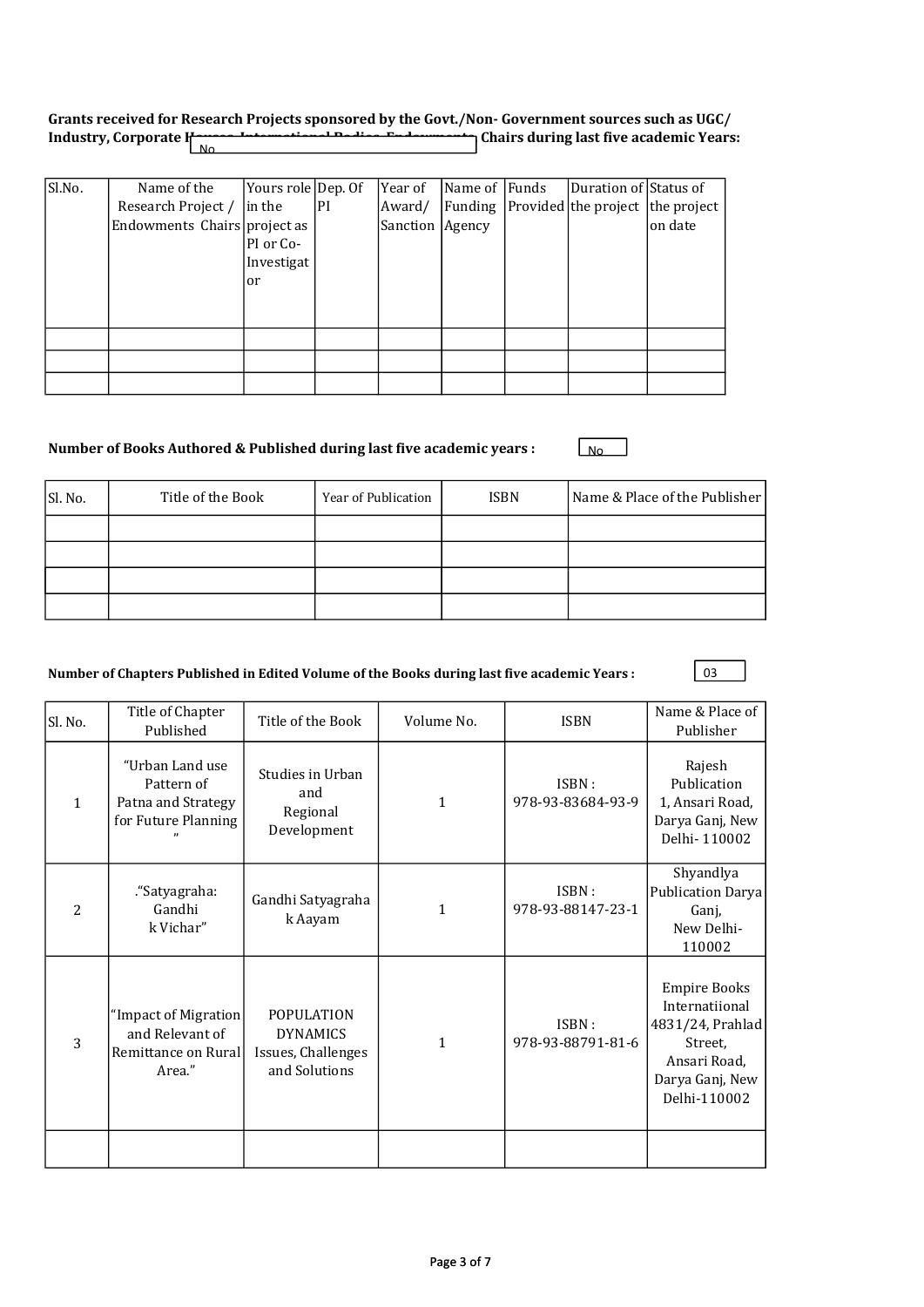Number of Papers Published in **Seminars/ Conference Proceedings** during last five academic year 03

| Sl. No.        | Title of<br>Paper                                                                                                                         | Title of the<br>Proceeding of the<br>Seminar/Conference                                                                                 | National/<br>International | ISBN/ISSN<br>Number of the<br>Proceeding | Affiliating<br>Institute at<br>the time<br>Publication                                                                                  | Name of<br>the<br>Publisher                                      |
|----------------|-------------------------------------------------------------------------------------------------------------------------------------------|-----------------------------------------------------------------------------------------------------------------------------------------|----------------------------|------------------------------------------|-----------------------------------------------------------------------------------------------------------------------------------------|------------------------------------------------------------------|
| $\mathbf{1}$   | "Present<br>Scenario<br>of<br>Industri<br>al<br>Develop<br>ment in<br>Patna<br>District."                                                 | XVIth Annual<br>Conference<br>& National Seminar of<br>AGBJ on "Constraints<br>of Industrial<br>Development in Bihar<br>& Jharkhand".   | National                   | ISSN 0970-809X                           | Geographic<br>al<br>Perspectiv<br>e<br>A Journal of<br>the<br>Association<br>of<br>Geographe<br>rs, Bihar &<br>Jharkhand<br>(AGBJ).     | Departmen<br>t of<br>Geography,<br>Patna<br>University,<br>Patna |
| $\overline{2}$ | Flood<br>Manage<br>ment<br>and<br>River<br>Linking<br>of<br>Mahana<br>nda<br>River<br>Basin in<br><b>Bihar</b><br>and<br>West<br>Bengal." | XVIIth Annual<br>Conference &<br>National Seminar of<br>AGBJ on "Changing<br>Dimensions of River<br>Basins".                            | National                   | ISSN 0970-809X                           | Geographic<br>al<br>Perspectiv<br>e<br>A Journal of<br>the<br>Association<br>of<br>Geographe<br>rs, Bihar &<br>Jharkhand<br>$(AGB$ ].   | Departmen<br>t of<br>Geography,<br>Patna<br>University,<br>Patna |
| 3              | "Smart<br>City<br>Mission:<br>An<br>opportu<br>nity to<br>transfor<br>m Indian<br>Cities<br>into<br>Global<br>destinati<br>$ons''$        | XIXth Annual<br>Conference &<br>National Seminar of<br>AGBJ on "Urban<br>Dyanamics and Smart<br>City Prospect in Bihar<br>& Jharkhand". | National                   | ISSN 0970-809X                           | Geographic<br>al<br>Perspectiv<br>e<br>A Journal of t of<br>the<br>Association<br>of<br>Geographe<br>rs, Bihar &<br>Jharkhand<br>(AGBJ) | Departmen<br>Geography,<br>Patna<br>University,<br>Patna         |
|                |                                                                                                                                           |                                                                                                                                         |                            |                                          |                                                                                                                                         |                                                                  |

Publications Listed in International database (for Eg: Web of Science, Scopus, Humanities International Complete< DARE Database- International Social Sciences Directory , EBSCO host, etc.)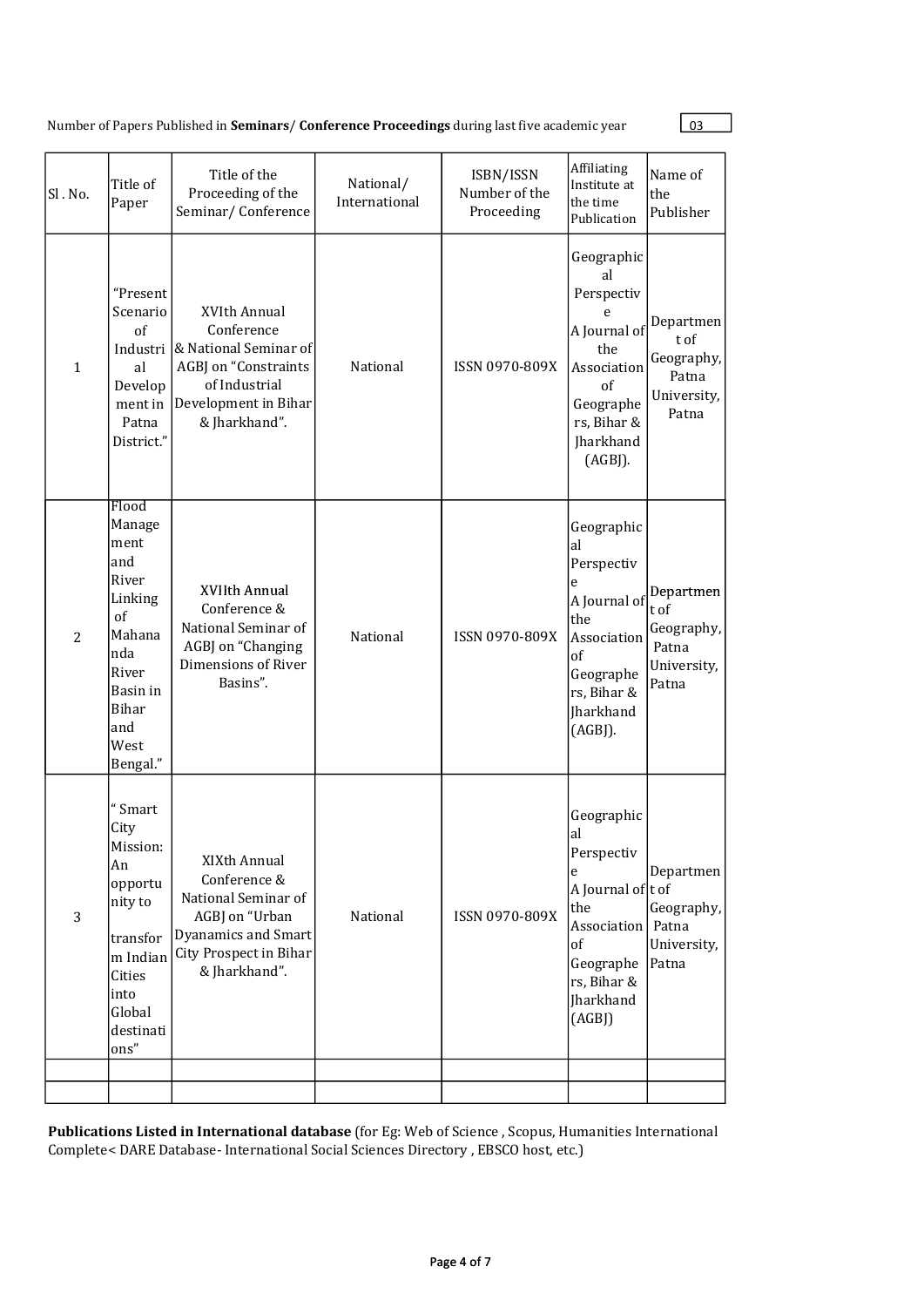| <b>International Database</b> |              |                                              |                                            |  |  |  |
|-------------------------------|--------------|----------------------------------------------|--------------------------------------------|--|--|--|
| Sl.No.                        | <b>Topic</b> | Name of the International<br><b>Database</b> | Date & Year of Inclusion of<br>the Article |  |  |  |
|                               |              |                                              |                                            |  |  |  |
|                               |              |                                              |                                            |  |  |  |
|                               |              |                                              |                                            |  |  |  |
|                               |              |                                              |                                            |  |  |  |
|                               |              |                                              |                                            |  |  |  |

## Details on Impact factor of Publications :

Range

Average h-index Nos, in SCOPUS

Number of Professional development / Administration training program attended during last five academic years(Orientation programme, Refresher Course, HRD Programme, Summer/ Winter Workshop, Short Term Course etc.) : No<sub>1</sub>

| Sl.No. | Name of Programme | Category Local / Regional /<br>National / International | Date From - To | Venue |
|--------|-------------------|---------------------------------------------------------|----------------|-------|
|        |                   |                                                         |                |       |
|        |                   |                                                         |                |       |
|        |                   |                                                         |                |       |
|        |                   |                                                         |                |       |
|        |                   |                                                         |                |       |

#### ADMINISTRATIVE EXPERIENCE/ POST (S) & RESPONSIBILITIES HELD

Participation in various bodies of the Universities / Autonomous College / other colleges, such as BoS Academic Council and UR during last five academic years

| Sl. No | Year | Name of Body in which Participated |
|--------|------|------------------------------------|
|        |      |                                    |
|        |      |                                    |
|        |      |                                    |
|        |      |                                    |
|        |      |                                    |

(Note : attach the letter issued for the purpose from the concerned authority)

| Sl. No. | Post                                       | Organization / University |            | Duration   | Experience (In     |
|---------|--------------------------------------------|---------------------------|------------|------------|--------------------|
|         |                                            |                           | From       |            | Years and          |
|         |                                            |                           | (Date)     | To (Date)  | Months)            |
| 1       | Head of the Department                     | <b>GEOGRAPHY</b>          | 01.09.2017 | till Today | 04Years, 08 months |
| 2       | Chairman, Professional<br>/Academic Bodies |                           |            |            |                    |
| 3       | Member, Board of Studies                   |                           |            |            |                    |
| 4       | Dean of Faculty                            |                           |            |            |                    |
| 5       | Member of Academic Council /<br>Senate     |                           |            |            |                    |
| 6       | Member of Excutive Council<br>/BoG         |                           |            |            |                    |
| 7       | Member of Professional<br>/Academic Bodies |                           |            |            |                    |
| 8       | Other (Specify)                            |                           |            |            |                    |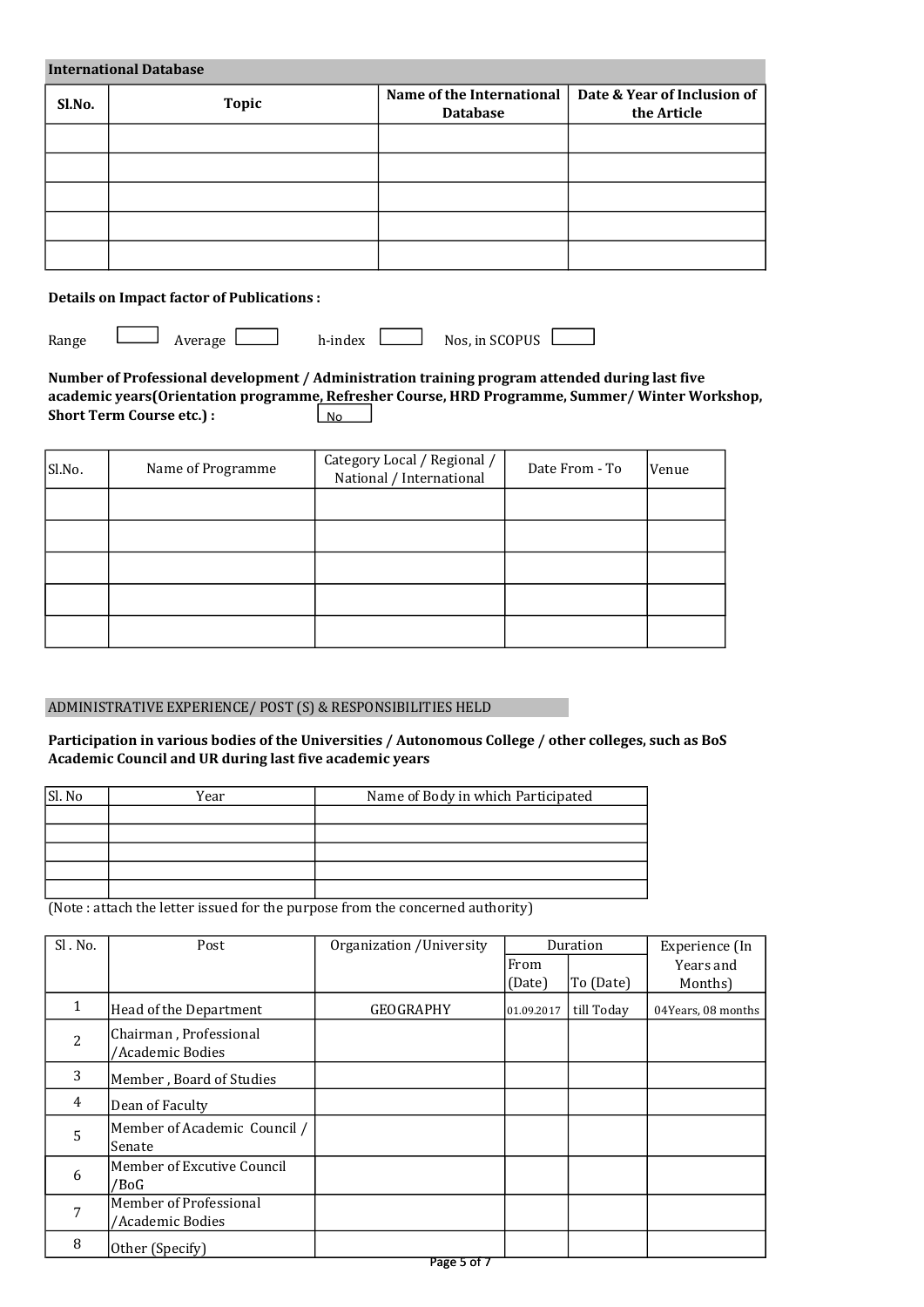#### Participation and contribution in relevant areas in higher education

|                    | Organisation                   | Area of Specialization        |
|--------------------|--------------------------------|-------------------------------|
| Visiting Professor |                                |                               |
| Resource Person    | Nalanda Open University, Patna | Academic Counsellor (UG & PG) |
| Other(Specify)     |                                |                               |

## Involvement with formulation of academic programmes

| Sl.No. | Nomenclature of Innovative Academic<br>Programmes formulated | Date of approval by senate | Year of Introduction |
|--------|--------------------------------------------------------------|----------------------------|----------------------|
|        |                                                              |                            |                      |
|        |                                                              |                            |                      |
|        |                                                              |                            |                      |

#### Important MoUs formulated for Academic Collaborations

| Sl.No. | MoUs formulated                      | Name of                    |                |
|--------|--------------------------------------|----------------------------|----------------|
|        |                                      | Agencies/Departments       |                |
|        |                                      | involved                   |                |
|        | "AMANAT" Advanced Practical Training | BBOSE (Bihar Board of Open | March, 2021-24 |
|        | Centre                               | Schooling & Examination)   |                |
|        |                                      |                            |                |
|        |                                      |                            |                |

#### Position of Chairs

| Sl.No. | Name of Chair | Name of<br>Agencies/Departments<br>involved | Period of Holding the Chair |
|--------|---------------|---------------------------------------------|-----------------------------|
|        |               |                                             |                             |
|        |               |                                             |                             |

#### Consulting Experience

List key consulting Assignment Undertaken

| Sl.No. | Client / Organization's Name | Nature of Assignment | Duration of Assignment |
|--------|------------------------------|----------------------|------------------------|
|        |                              |                      |                        |

## Internation academic Exposure , if any

|         |                   | Organization /Institute |                           | Duration |    |                                  |
|---------|-------------------|-------------------------|---------------------------|----------|----|----------------------------------|
| Sl. No. | Post / Assignment |                         | Area of<br>Assignm<br>ent | From     | To | In<br>Year<br>s &<br>Mont<br> hs |
|         |                   |                         |                           |          |    |                                  |
|         |                   |                         |                           |          |    |                                  |

Awards, Recognition Fellowship received at state, National, Internationl Level from Government / Govt. Recognized bodies during last five academic years.